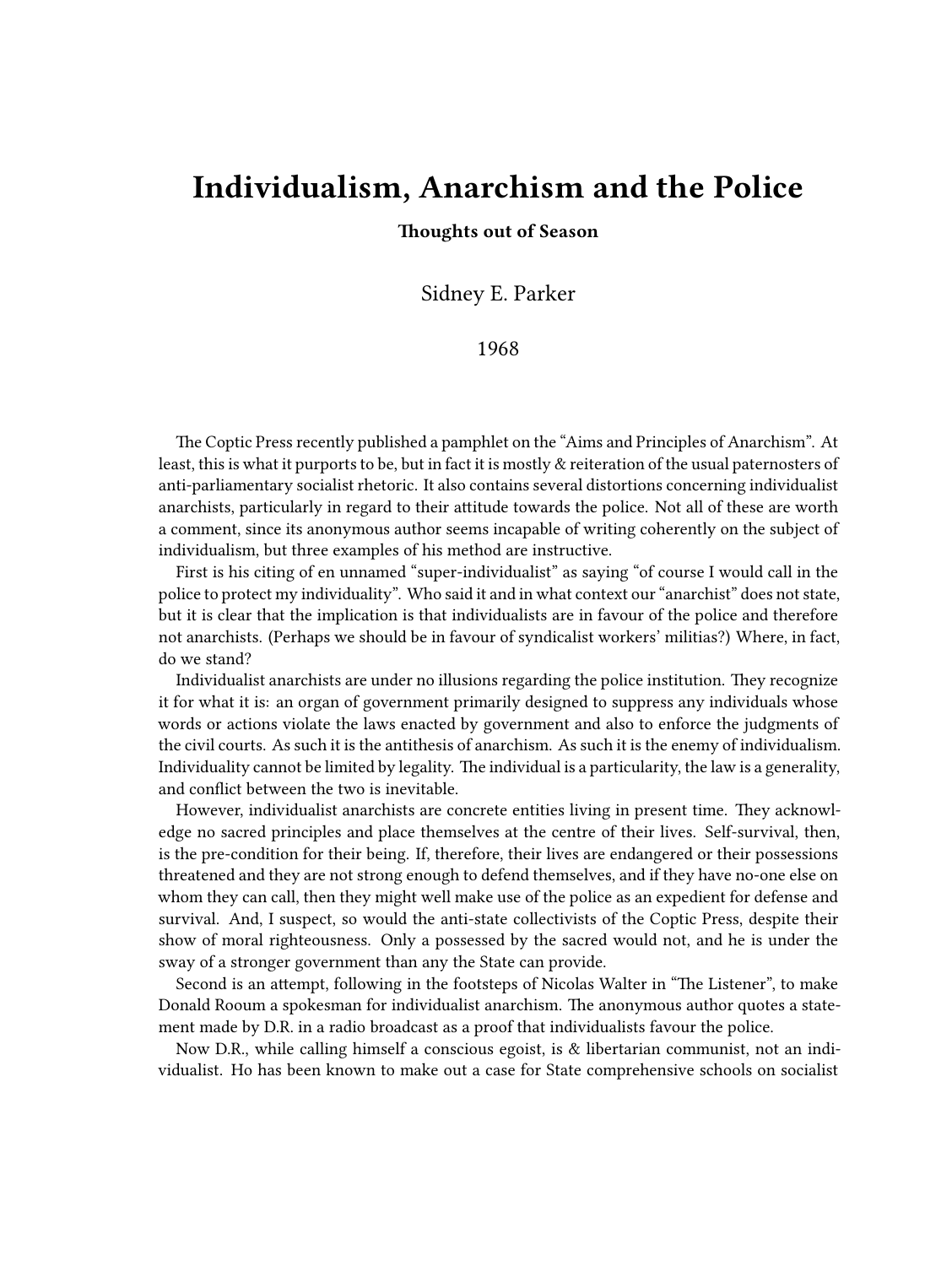grounds, and to be surprised when asked what this had to do with anarchism! Yet our expert on "anarchism" says that Donald Rooum is "the honest voice of Individualism"……

Third is the malicious accusation that "the school of Benjamin Tucker – by virtue of their 'individualism' – accepted the need for police to break strikes so as to guarantee the employers' 'freedom'."

This is an accusation made before from the same quarter end it is time it was nailed, Tucker was not a consistent individualist. His attempt to synthesize Stirner and Proudhon and his concern with social engineering placed him in a kind of limbo between socialism and individualism, to the detriment of the latter. But he did some good work for individualism, nonetheless, especially his publication of the English translation of "The Ego and His Own". For this reason alone, apart from that of intellectual honesty, his name deserves to be cleared of the mud thrown at it.

Tucker did *not* advocate the use of police to break strikes. What he said was something rather different and it can be found on page 259 of his book "Individual Liberty", published by the Vanguard Press of New York in 1926, He wrote:

"Conspicuous among the scoundrels who have upheld these monopolies is the editor of the New York 'Sun'. If he tells truth today, he tells it as the devil quotes scripture, — to suit his purpose. He will never consent to an application of equal liberty in the interest of labor, for he belongs to the brotherhood of thieves who prey upon labor. If he only would, we Anarchists would meet him with cheerful acquiescence in its fullest application to the interest of capital. Let Carnegie, Dana & Co. first see to it that every law in violation of equal liberty is removed from the statute-books. if, after that, any laborers shall interfere with the rights of their employers, or shall use force upon inoffensive "scabs," or shall attack their employers' watchmen, whether these be Pinkerton detectives, sherif's deputies, or the State militia, I pledge myself that, as an Anarchist and in consequence of my Anarchistic faith, I will be among the first to volunteer as a member of a force to repress these disturbers of order and, if necessary, sweep them from the earth. But while these invasive laws remain, I must view every forcible conflict that arises as the consequence of an original violation of liberty on the part of the employing classes, and, if any sweeping is done, may the laborers hold the broom! Still, while my sympathies thus go with the under dog, I shall never cease to proclaim my conviction that the annihilation of neither party can secure justice, and that the only effective sweeping will be that which clears from the statute-book every restriction of the freedom of the market."

No doubt a particularly obtuse type of mentality would construct this passage in the same way as does the author of "Aims and Principles of Anarchism". But to any intelligent reader it will be clear that such a construction could only be made by deforming Tucker's thoughts.

To finish, I cannot resist quoting our anonymous critic's description of the individualist anarchist carrying out the path he lays down for individualists:

"…and so Super-Ego standing on its own right Men Defying The Universe I Myself The Outsider, Man Incarnate in his Own Destiny, recreates the old Mumbo-Jumbo of the State."

Well, what are you laughing at? Shiver, damn you, shiver!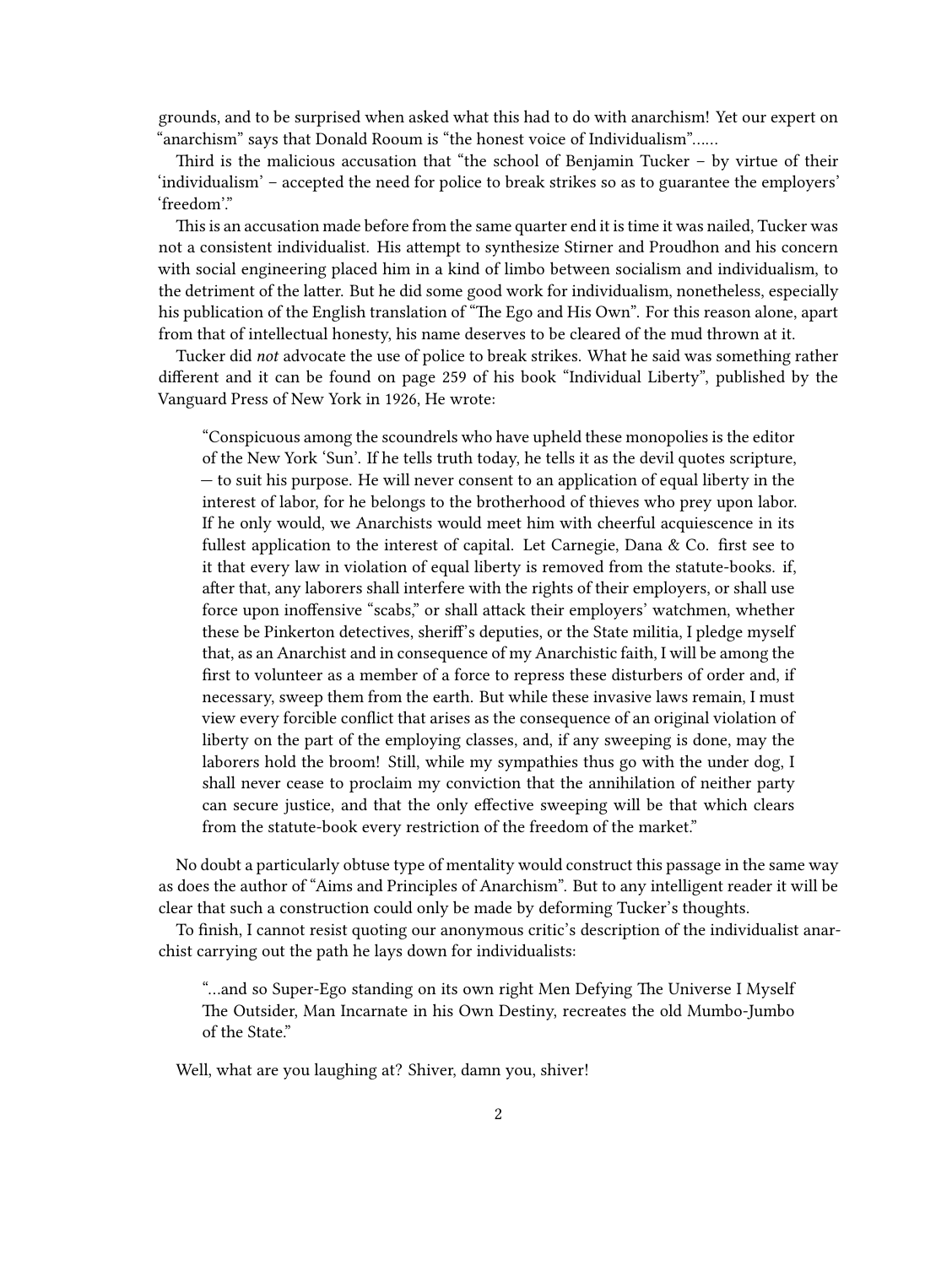S.E. PARKER